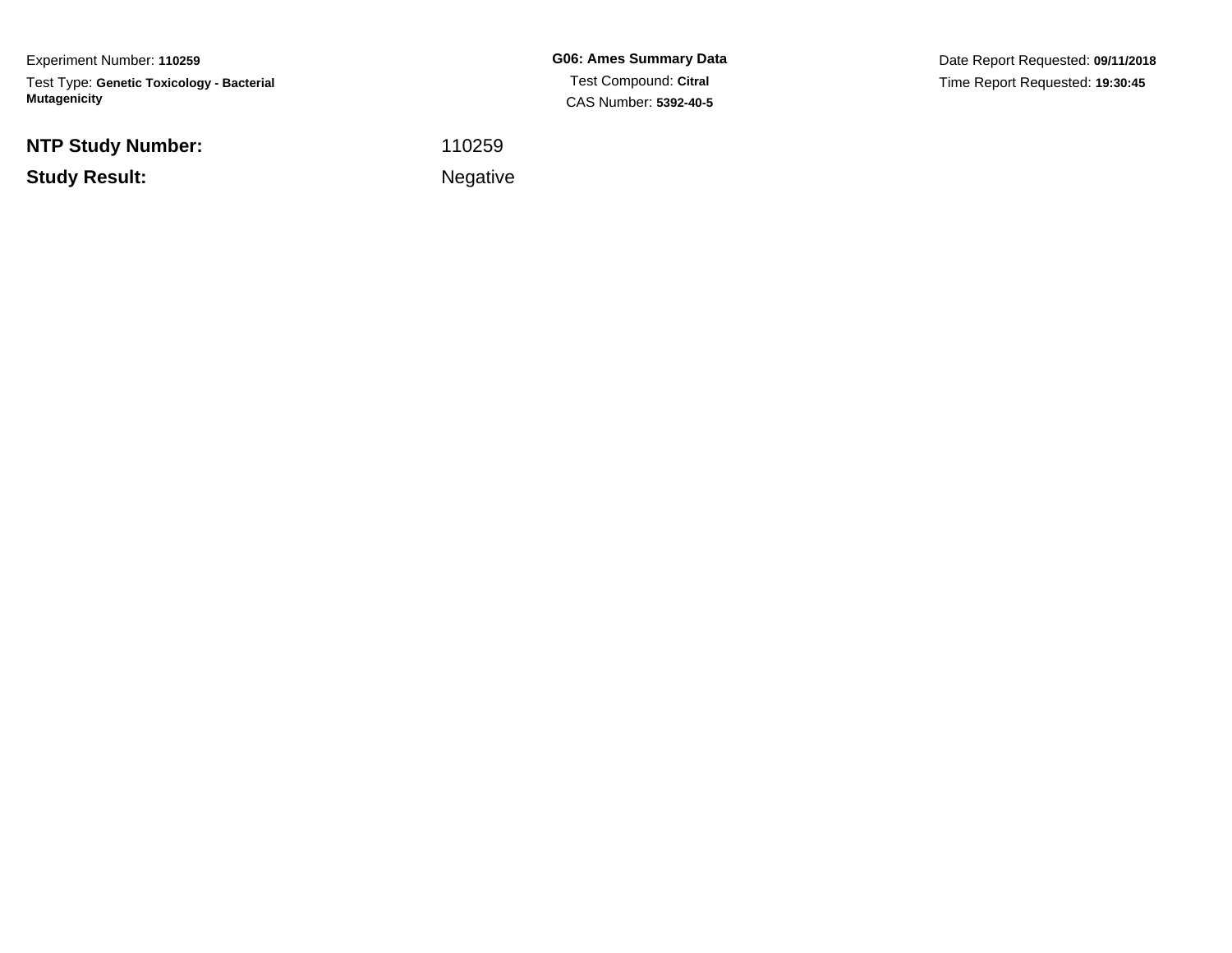Test Type: **Genetic Toxicology - Bacterial Mutagenicity**

**G06: Ames Summary Data**Test Compound: **Citral**CAS Number: **5392-40-5**

|                               |                   |                             | Strain: TA100          |                        |                     |
|-------------------------------|-------------------|-----------------------------|------------------------|------------------------|---------------------|
| Dose (ug/Plate)               | <b>Without S9</b> | <b>Without S9</b>           | <b>With 10% Rat S9</b> | <b>With 10% Rat S9</b> | With 10% Hamster S9 |
| Vehicle Control <sup>1</sup>  | $155 \pm 3.2$     | $154 \pm 6.1$               | $122 \pm 7.9$          | $150 \pm 8.4$          | $148 \pm 9.0$       |
| 1.0                           | $152 \pm 16.8$    | $146 \pm 9.4$               |                        |                        |                     |
| 3.3                           | $136 \pm 7.2$     | $141 \pm 2.4$               | $111 \pm 11.3$         | $128 \pm 3.5$          | $157 \pm 4.8$       |
| 10.0                          | $140 \pm 6.9$     | $143 \pm 7.1$               | $126 \pm 2.8$          | $122 \pm 1.7$          | $145 \pm 9.7$       |
| 33.0                          | $134 \pm 3.8$     | $147 \pm 14.0$              | $123 \pm 8.1$          | $138 \pm 2.1$          | $145 \pm 0.9$       |
| 50.0                          |                   | $132 \pm 12.9$ <sup>s</sup> |                        |                        |                     |
| 67.0                          | Toxic             |                             |                        |                        |                     |
| 100.0                         |                   |                             | $129 \pm 1.0$          | $150 \pm 9.4$          | $151 \pm 5.9$       |
| 160.0                         |                   |                             |                        | $126 \pm 5.5^s$        |                     |
| 220.0                         |                   |                             | Toxic                  |                        | Toxic               |
| <b>Trial Summary</b>          | Negative          | Negative                    | Negative               | Negative               | Negative            |
| Positive Control <sup>2</sup> |                   |                             |                        |                        | $900 \pm 38.1$      |
| Positive Control <sup>3</sup> |                   |                             | $774 \pm 9.1$          | $434 \pm 32.4$         |                     |
| Positive Control <sup>4</sup> | $1386 \pm 11.9$   | $1349 \pm 18.9$             |                        |                        |                     |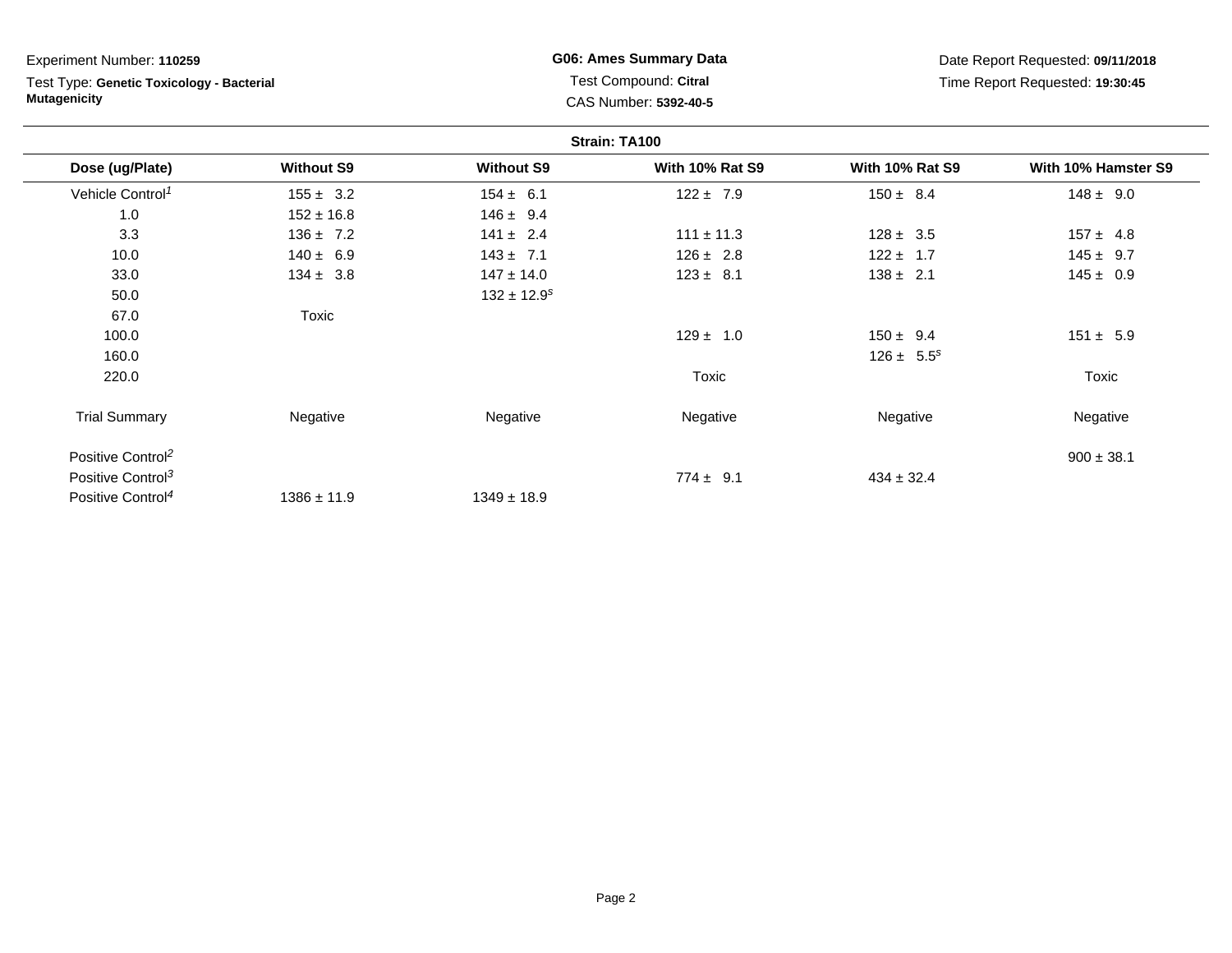Test Type: **Genetic Toxicology - Bacterial Mutagenicity**

**G06: Ames Summary Data**Test Compound: **Citral**CAS Number: **5392-40-5**

|                               |                     | Strain: TA100 |
|-------------------------------|---------------------|---------------|
| Dose (ug/Plate)               | With 10% Hamster S9 |               |
| Vehicle Control <sup>1</sup>  | $146 \pm 5.8$       |               |
| 1.0                           |                     |               |
| 3.3                           | $149 \pm 2.2$       |               |
| 10.0                          | $134 \pm 8.4$       |               |
| 33.0                          | $142 \pm 5.2$       |               |
| 50.0                          |                     |               |
| 67.0                          |                     |               |
| 100.0                         | $142 \pm 6.3$       |               |
| 160.0                         | $141 \pm 1.9^s$     |               |
| 220.0                         |                     |               |
| <b>Trial Summary</b>          | Negative            |               |
| Positive Control <sup>2</sup> | $439 \pm 24.6$      |               |
| Positive Control <sup>3</sup> |                     |               |
| Positive Control <sup>4</sup> |                     |               |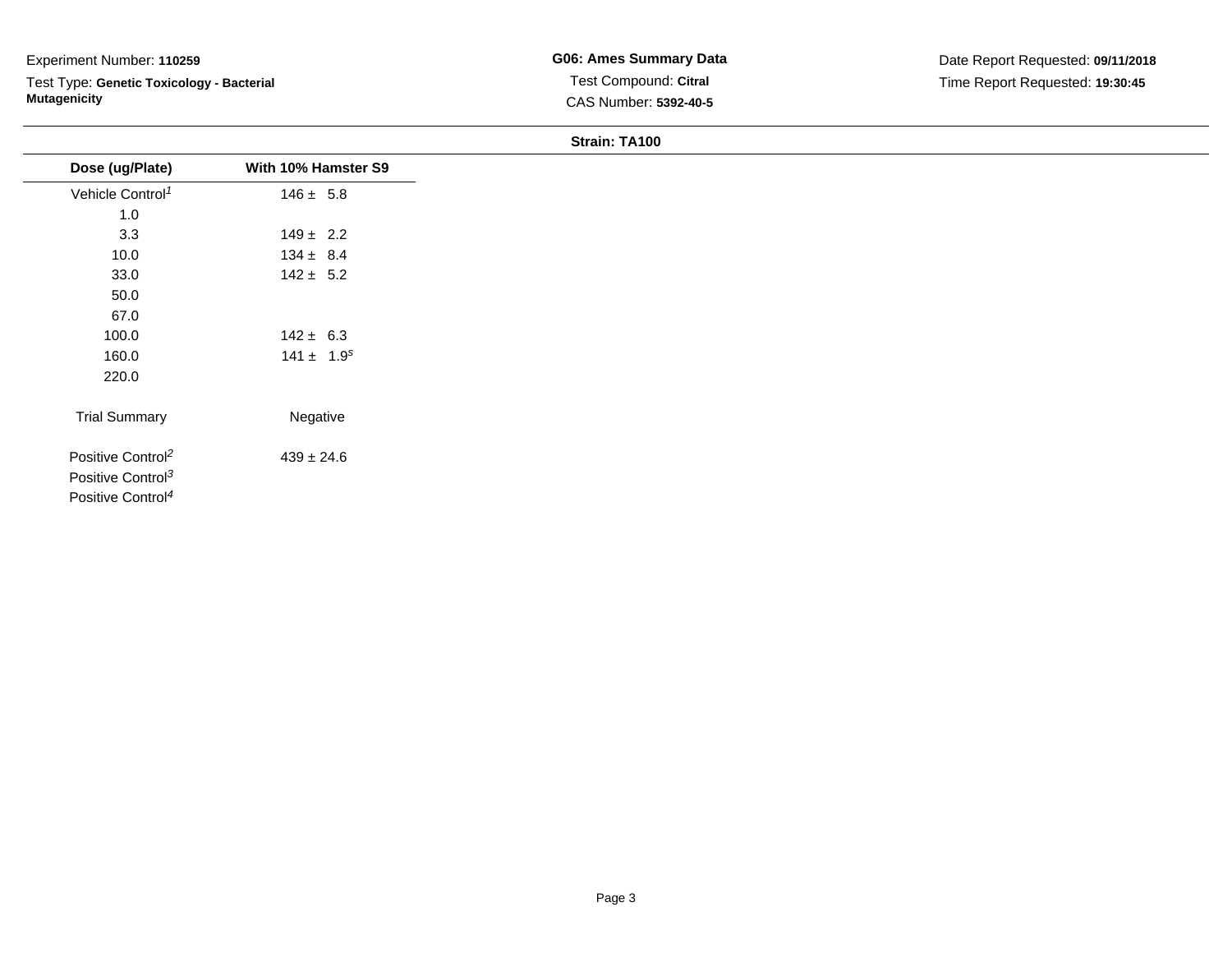Test Type: **Genetic Toxicology - Bacterial Mutagenicity**

**G06: Ames Summary Data**Test Compound: **Citral**CAS Number: **5392-40-5**

|                               |                   |                   | Strain: TA1535         |                        |                     |
|-------------------------------|-------------------|-------------------|------------------------|------------------------|---------------------|
| Dose (ug/Plate)               | <b>Without S9</b> | <b>Without S9</b> | <b>With 10% Rat S9</b> | <b>With 10% Rat S9</b> | With 10% Hamster S9 |
| Vehicle Control <sup>1</sup>  | $29 \pm 4.5$      | $25 \pm 2.6$      | $14 \pm 1.5$           | $7 \pm 1.9$            | $17 \pm 2.6$        |
| 1.0                           | $25 \pm 1.9$      | $18 \pm 3.0$      |                        |                        |                     |
| 3.3                           | $27 \pm 3.8$      | $23 \pm 1.7$      | $17 \pm 0.6$           | $12 \pm 0.9$           | $14 \pm 2.0$        |
| 10.0                          | $27 \pm 3.8$      | $23 \pm 4.1$      | $8 \pm 0.3$            | $9 \pm 2.1$            | $13 \pm 2.9$        |
| 33.0                          | $26 \pm 3.8$      | $23 \pm 4.3$      | $13 \pm 1.5$           | $13 \pm 3.8$           | $16 \pm 2.3$        |
| 50.0                          |                   | $16 \pm 2.0^s$    |                        |                        |                     |
| 67.0                          | $19 \pm 2.3^s$    |                   |                        |                        |                     |
| 100.0                         |                   |                   | $11 \pm 1.2$           | $8 \pm 0.6$            | $18 \pm 3.0$        |
| 160.0                         |                   |                   |                        | $10 \pm 1.3^s$         |                     |
| 220.0                         |                   |                   | Toxic                  |                        | Toxic               |
| <b>Trial Summary</b>          | Negative          | Negative          | Negative               | Negative               | Negative            |
| Positive Control <sup>2</sup> |                   |                   |                        |                        | $119 \pm 5.2$       |
| Positive Control <sup>3</sup> |                   |                   | $99 \pm 6.2$           | $71 \pm 5.3$           |                     |
| Positive Control <sup>4</sup> | $1277 \pm 17.6$   | $1098 \pm 39.7$   |                        |                        |                     |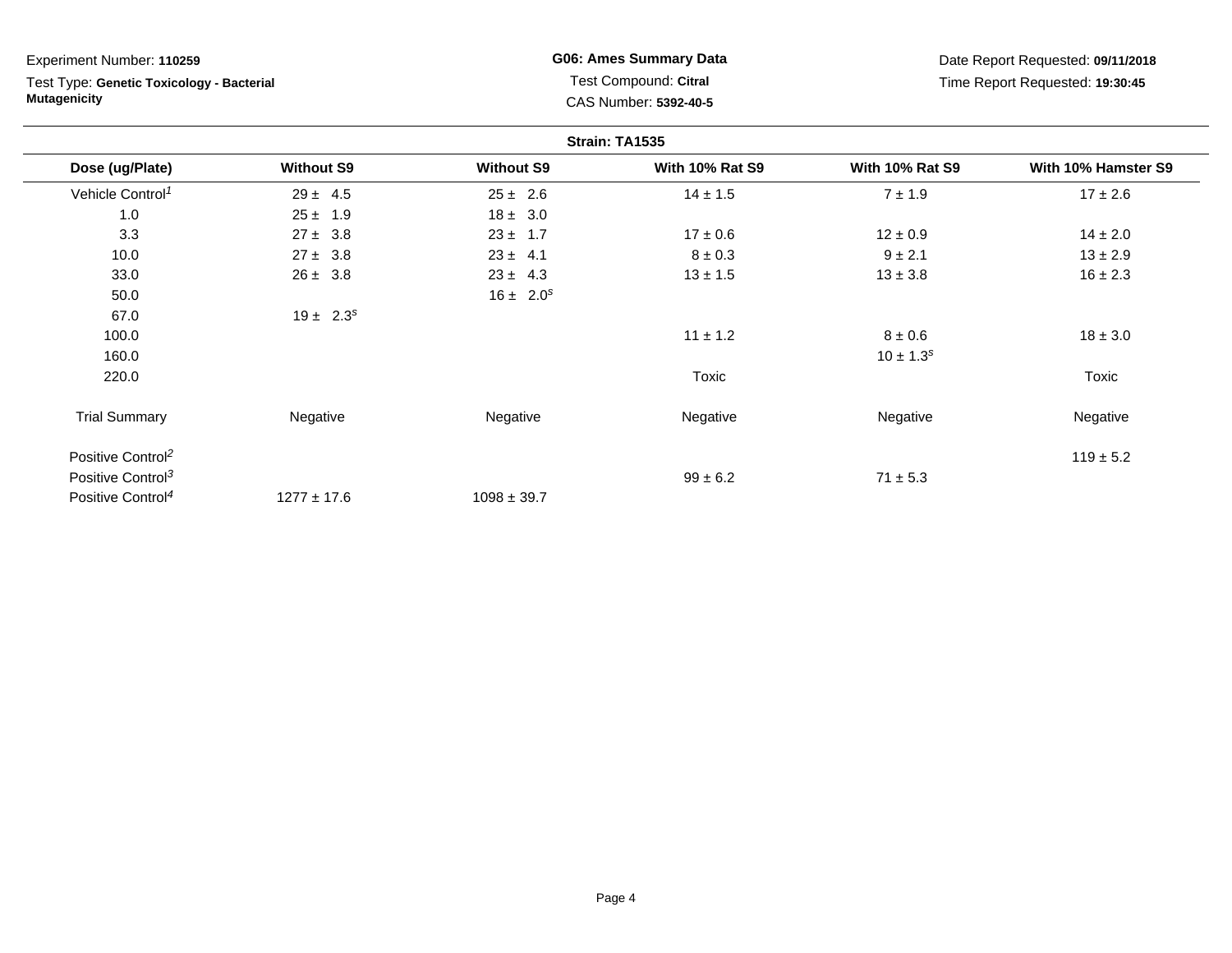Test Type: **Genetic Toxicology - Bacterial Mutagenicity**

| Dose (ug/Plate)               | With 10% Hamster S9 |
|-------------------------------|---------------------|
| Vehicle Control <sup>1</sup>  | $9 \pm 1.7$         |
| 1.0                           |                     |
| 3.3                           | $11 \pm 1.2$        |
| 10.0                          | $12 \pm 3.8$        |
| 33.0                          | $12 \pm 0.3$        |
| 50.0                          |                     |
| 67.0                          |                     |
| 100.0                         | $14 \pm 2.7$        |
| 160.0                         | $11 \pm 3.7^s$      |
| 220.0                         |                     |
| <b>Trial Summary</b>          | Negative            |
| Positive Control <sup>2</sup> | $57\pm2.8$          |
| Positive Control <sup>3</sup> |                     |
| Positive Control <sup>4</sup> |                     |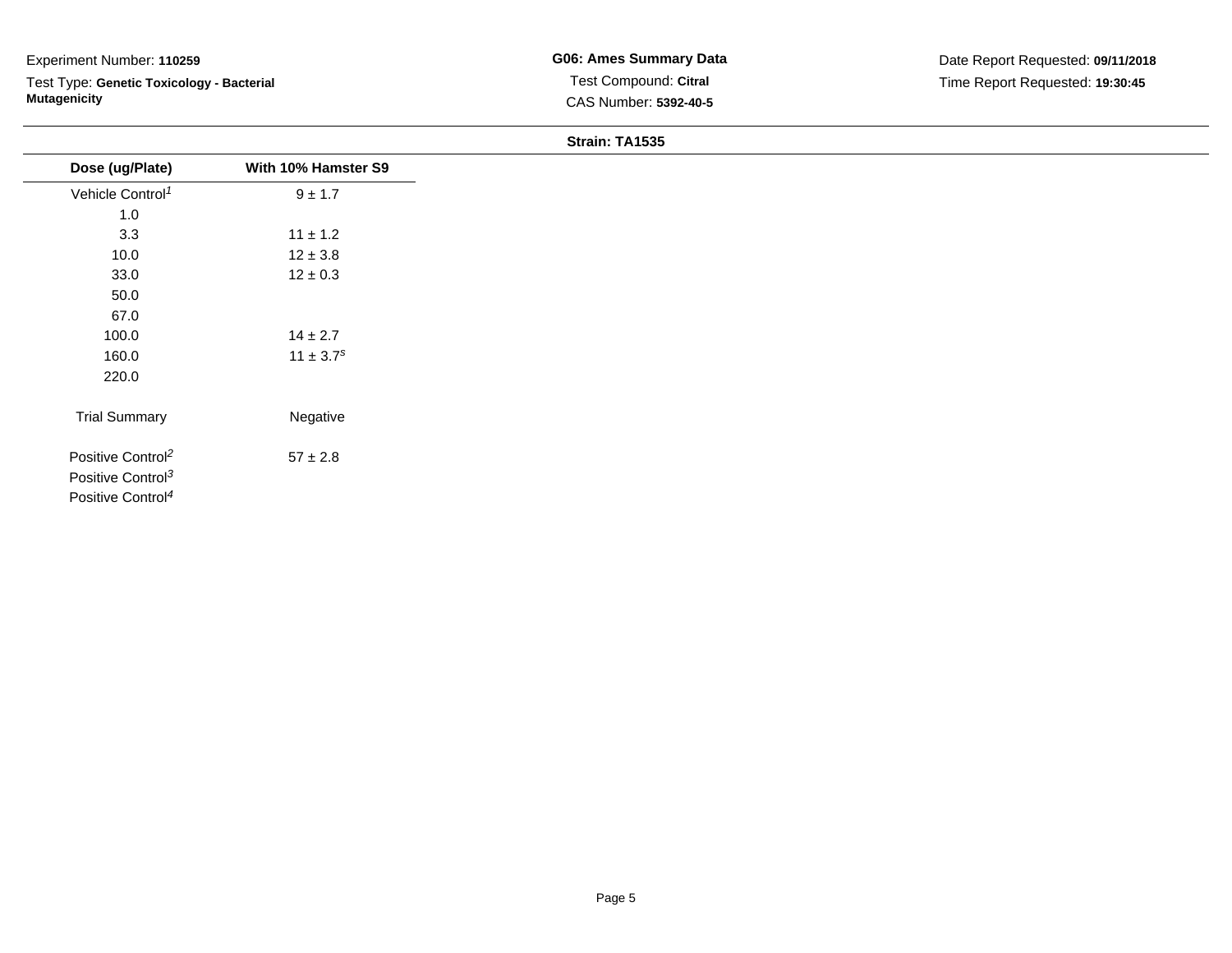Test Type: **Genetic Toxicology - Bacterial Mutagenicity**

**G06: Ames Summary Data**Test Compound: **Citral**CAS Number: **5392-40-5**

|                               |                   |                   | Strain: TA1537         |                        |                     |
|-------------------------------|-------------------|-------------------|------------------------|------------------------|---------------------|
| Dose (ug/Plate)               | <b>Without S9</b> | <b>Without S9</b> | <b>With 10% Rat S9</b> | <b>With 10% Rat S9</b> | With 10% Hamster S9 |
| Vehicle Control <sup>1</sup>  | $10 \pm 0.3$      | $5 \pm 0.9$       | $9 \pm 1.5$            | $7 \pm 1.0$            | $10 \pm 3.2$        |
| 1.0                           | $9 \pm 1.5$       | 5 ± 0.7           |                        |                        |                     |
| 3.3                           | $9 \pm 0.9$       | $6 \pm 1.7$       | $9 \pm 1.2$            | 6 ± 1.0                | $10 \pm 3.7$        |
| 10.0                          | $8 \pm 1.7$       | $6 \pm 0.9$       | $8 \pm 0.9$            | $7 \pm 1.2$            | $13 \pm 2.8$        |
| 33.0                          | 1.3<br>6 ±        | $7 \pm 0.3$       | 6 ± 0.6                | $5 \pm 1.0$            | $12 \pm 2.0$        |
| 50.0                          |                   | $3 \pm 1.2^s$     |                        |                        |                     |
| 67.0                          | Toxic             |                   |                        |                        |                     |
| 100.0                         |                   |                   | $9\pm0.7$              | $7 \pm 1.9$            | $9 \pm 0.6$         |
| 160.0                         |                   |                   |                        | $7 \pm 0.6^s$          |                     |
| 220.0                         |                   |                   | Toxic                  |                        | Toxic               |
| <b>Trial Summary</b>          | Negative          | Negative          | Negative               | Negative               | Negative            |
| Positive Control <sup>2</sup> |                   |                   |                        |                        | $74 \pm 1.2$        |
| Positive Control <sup>3</sup> |                   |                   | $54 \pm 3.2$           | $34 \pm 6.4$           |                     |
| Positive Control <sup>5</sup> | $547 \pm 36.5$    | $516 \pm 58.9$    |                        |                        |                     |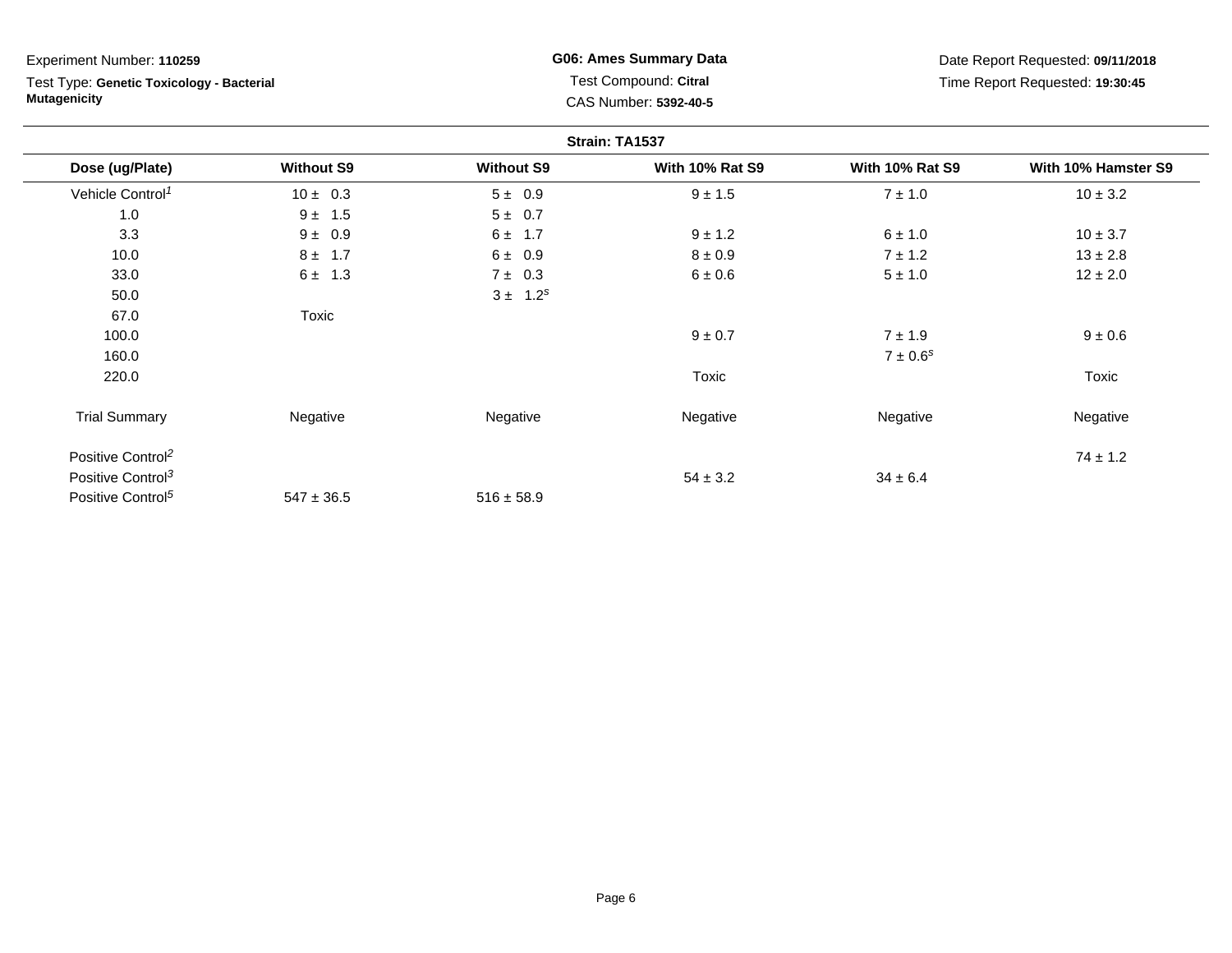Test Type: **Genetic Toxicology - Bacterial Mutagenicity**

| Dose (ug/Plate)               | With 10% Hamster S9 |
|-------------------------------|---------------------|
| Vehicle Control <sup>1</sup>  | $7\pm0.9$           |
| $1.0$                         |                     |
| 3.3                           | $3\pm0.7$           |
| 10.0                          | $8\pm1.0$           |
| 33.0                          | $5\pm0.9$           |
| 50.0                          |                     |
| 67.0                          |                     |
| 100.0                         | $6 \pm 1.5$         |
| 160.0                         | $5\pm0.7^s$         |
| 220.0                         |                     |
|                               |                     |
| <b>Trial Summary</b>          | Negative            |
| Positive Control <sup>2</sup> | $30\pm0.3$          |
| Positive Control <sup>3</sup> |                     |
| Positive Control <sup>5</sup> |                     |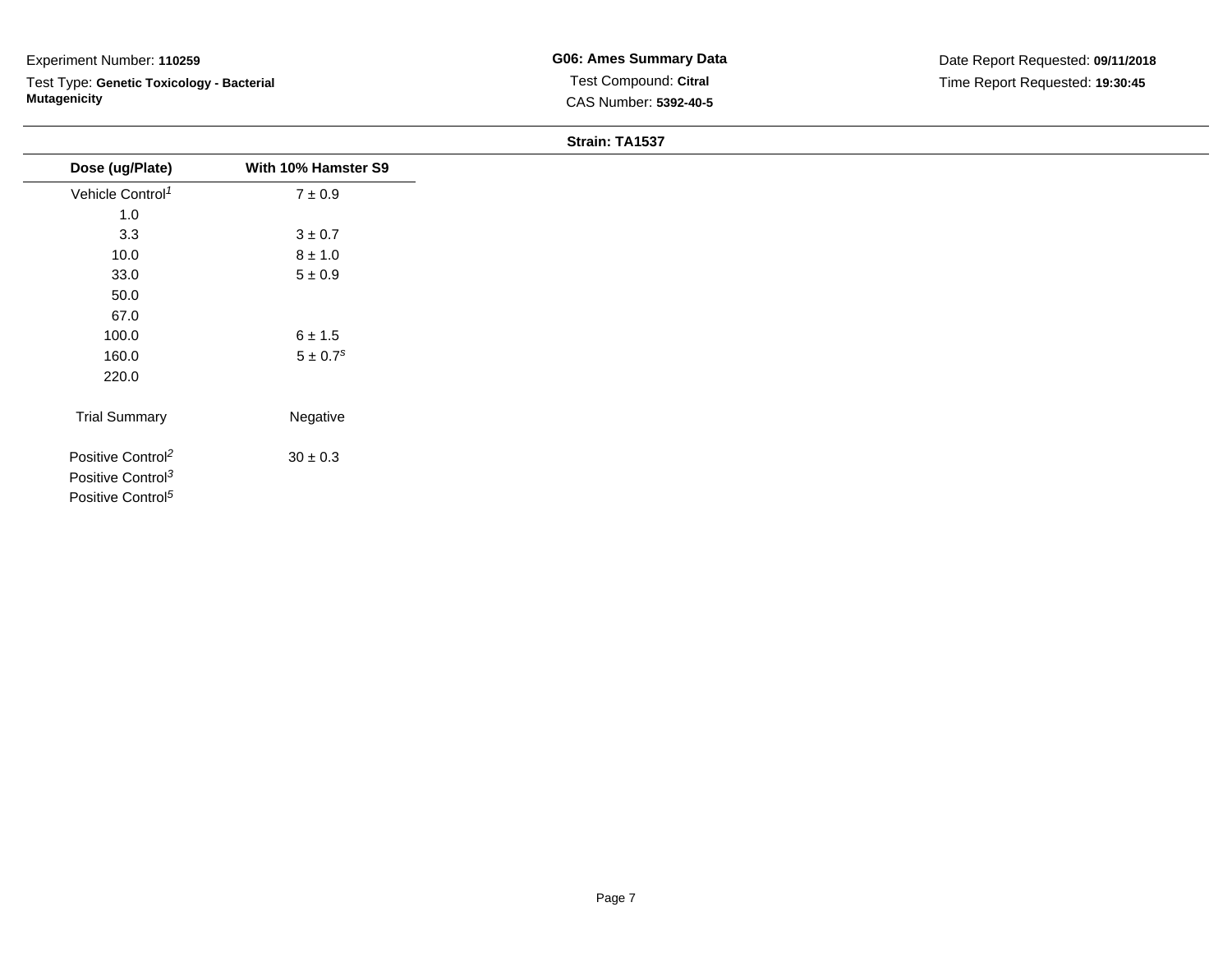Test Type: **Genetic Toxicology - Bacterial Mutagenicity**

**G06: Ames Summary Data**Test Compound: **Citral**CAS Number: **5392-40-5**

|                               |                   |                   | <b>Strain: TA98</b>    |                        |                     |
|-------------------------------|-------------------|-------------------|------------------------|------------------------|---------------------|
| Dose (ug/Plate)               | <b>Without S9</b> | <b>Without S9</b> | <b>With 10% Rat S9</b> | <b>With 10% Rat S9</b> | With 10% Hamster S9 |
| Vehicle Control <sup>1</sup>  | $33 \pm 2.6$      | $15 \pm 1.8$      | $29 \pm 1.5$           | $23 \pm 0.9$           | $40 \pm 1.5$        |
| 1.0                           | $28 \pm 1.0$      | $18 \pm 2.3$      |                        |                        |                     |
| 3.3                           | $25 \pm 2.2$      | $13 \pm 2.8$      | $34 \pm 2.7$           | $20 \pm 3.6$           | $32 \pm 4.1$        |
| 10.0                          | $26 \pm 5.4$      | $17 \pm 1.8$      | $34 \pm 2.5$           | $22 \pm 0.9$           | $38 \pm 3.4$        |
| 33.0                          | $30 \pm 2.8$      | $16 \pm 0.6$      | $31 \pm 6.2$           | $21 \pm 1.2$           | $40 \pm 5.5$        |
| 50.0                          |                   | $13 \pm 1.2$      |                        |                        |                     |
| 67.0                          | $23 \pm 0.9^s$    |                   |                        |                        |                     |
| 100.0                         |                   |                   | $34 \pm 3.0$           | $21 \pm 1.0$           | $30 \pm 1.5$        |
| 160.0                         |                   |                   |                        | $23 \pm 1.5^s$         |                     |
| 220.0                         |                   |                   | Toxic                  |                        | Toxic               |
| <b>Trial Summary</b>          | Negative          | Negative          | Negative               | Negative               | Negative            |
| Positive Control <sup>2</sup> |                   |                   |                        |                        | $890 \pm 39.3$      |
| Positive Control <sup>3</sup> |                   |                   | $679 \pm 19.5$         | $328 \pm 20.3$         |                     |
| Positive Control <sup>6</sup> | $1510 \pm 60.1$   | $1171 \pm 55.0$   |                        |                        |                     |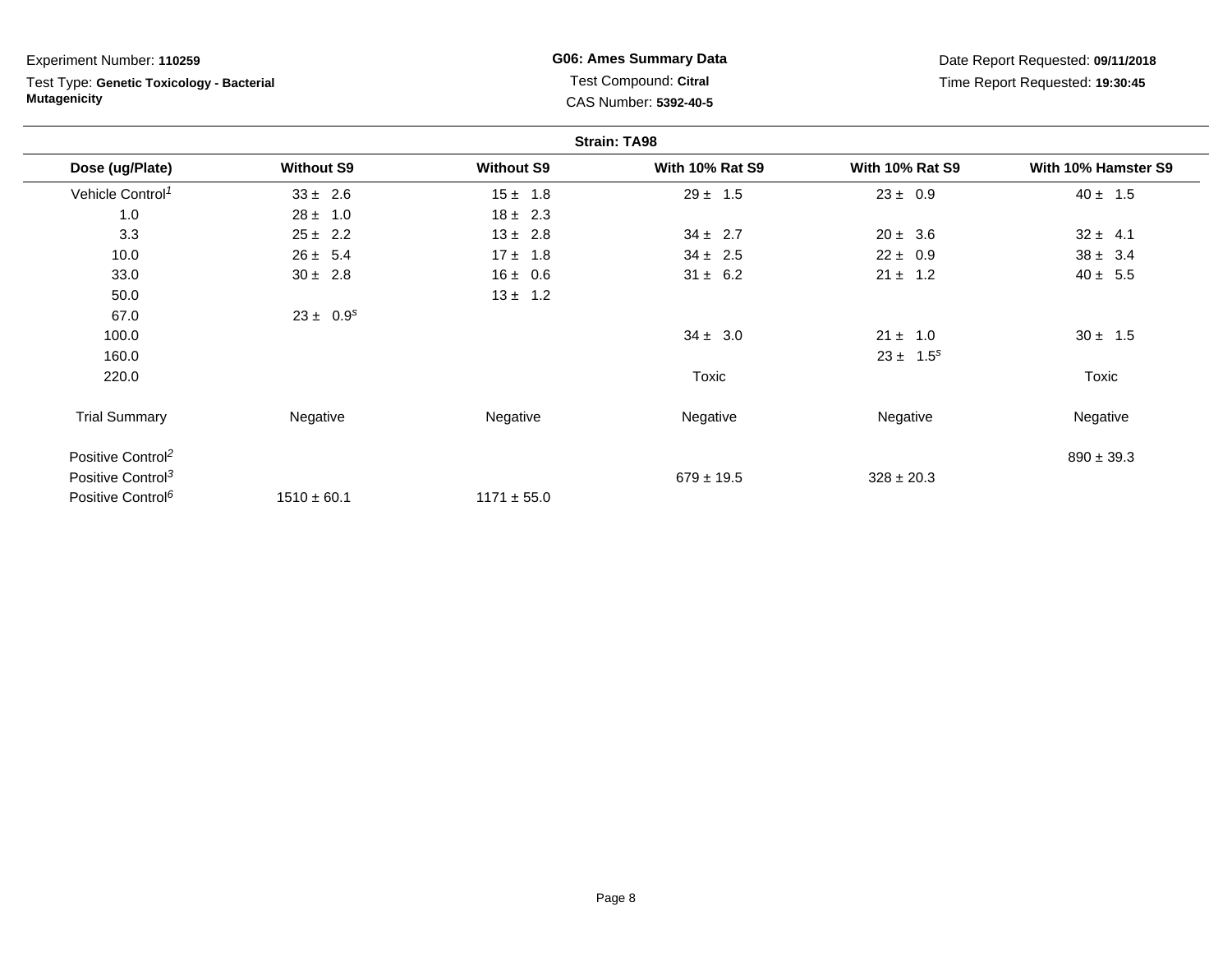Test Type: **Genetic Toxicology - Bacterial Mutagenicity**

**G06: Ames Summary Data**Test Compound: **Citral** CAS Number: **5392-40-5**

| Dose (ug/Plate)               | With 10% Hamster S9 |
|-------------------------------|---------------------|
| Vehicle Control <sup>1</sup>  | $24 \pm 2.0$        |
| $1.0$                         |                     |
| 3.3                           | $25 \pm 4.4$        |
| 10.0                          | $28 \pm 4.6$        |
| 33.0                          | $25\pm3.3$          |
| 50.0                          |                     |
| 67.0                          |                     |
| 100.0                         | $29 \pm 4.1$        |
| 160.0                         | $21 \pm 3.4^s$      |
| 220.0                         |                     |
|                               |                     |
| <b>Trial Summary</b>          | Negative            |
| Positive Control <sup>2</sup> | $288 \pm 6.8$       |
| Positive Control <sup>3</sup> |                     |
| Positive Control <sup>6</sup> |                     |
|                               |                     |